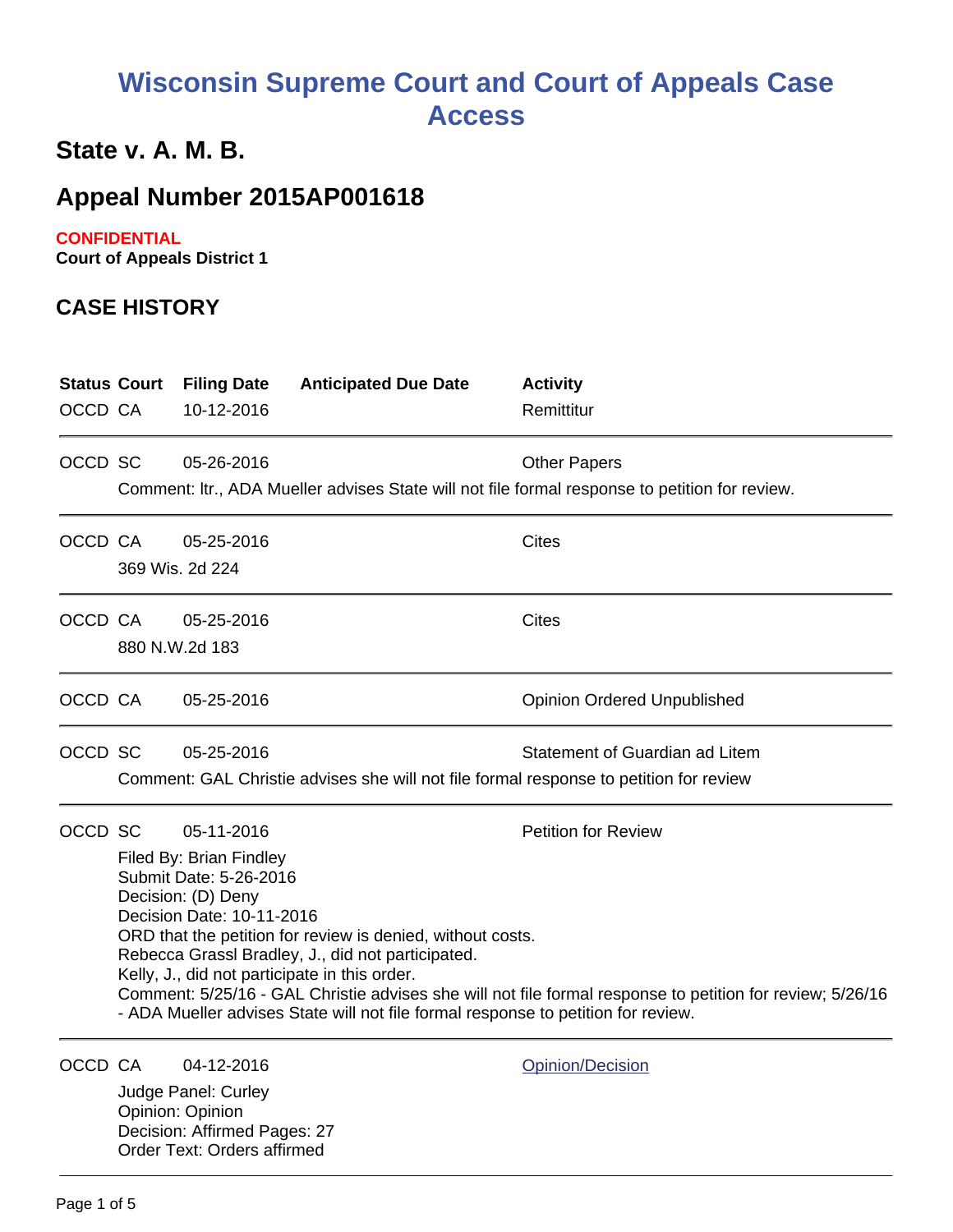| OCCD CA |                                                                                                                                                                                                                                                                                                       | 03-07-2016<br><b>Comment: Reply Brief</b>              | <b>Briefs Received At State Law Library</b>                                                                                                     |
|---------|-------------------------------------------------------------------------------------------------------------------------------------------------------------------------------------------------------------------------------------------------------------------------------------------------------|--------------------------------------------------------|-------------------------------------------------------------------------------------------------------------------------------------------------|
| OCCD CA | 02-19-2016<br><b>Comment: BRY</b>                                                                                                                                                                                                                                                                     |                                                        | Certificate of Filing by Mail                                                                                                                   |
| OCCD CA |                                                                                                                                                                                                                                                                                                       | 02-17-2016<br>Filed By: Brian Findley                  | <b>Reply Brief</b>                                                                                                                              |
| OCCD CA |                                                                                                                                                                                                                                                                                                       | 02-15-2016<br>Comment: Brief of Guardian ad Litem      | <b>Briefs Received At State Law Library</b>                                                                                                     |
| OCCD CA |                                                                                                                                                                                                                                                                                                       | 02-11-2016<br><b>Comment: BGL</b>                      | Certificate of Filing by Mail                                                                                                                   |
| OCCD CA |                                                                                                                                                                                                                                                                                                       | 02-08-2016<br>Filed By: Christie C                     | <b>Brief of Guardian ad Litem</b>                                                                                                               |
| OCCD CA |                                                                                                                                                                                                                                                                                                       | 02-05-2016                                             | <b>Briefs Received At State Law Library</b>                                                                                                     |
| OCCD CA |                                                                                                                                                                                                                                                                                                       | 02-05-2016<br><b>Comment: Affidavit of Mailing BRS</b> | Certificate of Filing by Mail                                                                                                                   |
| OCCD CA |                                                                                                                                                                                                                                                                                                       | 02-04-2016<br>Filed By: Elisabeth Mueller              | Brief of Respondent(s)                                                                                                                          |
| OCCD CA | 01-28-2016<br>Motion to Extend Time<br>Filed By: Christie C<br>Submit Date: 1-29-2016<br>Decision: (G) Grant<br>Decision Date: 1-29-2016<br>IT IS ORDERED that the deadline for the guardian ad litem to file her response brief is extended to<br>February 9, 2016.<br>See BGL event due on 2-9-2016 |                                                        |                                                                                                                                                 |
| OCCD CA |                                                                                                                                                                                                                                                                                                       | 01-27-2016                                             | <b>Submitted on Briefs</b>                                                                                                                      |
| OCCD CA |                                                                                                                                                                                                                                                                                                       | 01-22-2016                                             | Record and Briefs Sent to District 1                                                                                                            |
| OCCD CA |                                                                                                                                                                                                                                                                                                       | 01-22-2016                                             | <b>Transfer to District I</b>                                                                                                                   |
| OCCD CA |                                                                                                                                                                                                                                                                                                       | 01-21-2016                                             | <b>Rejected Electronic Document</b><br>Comment: Brief of Appellant: The e-file is rejected because the caption is incorrect. Please correct the |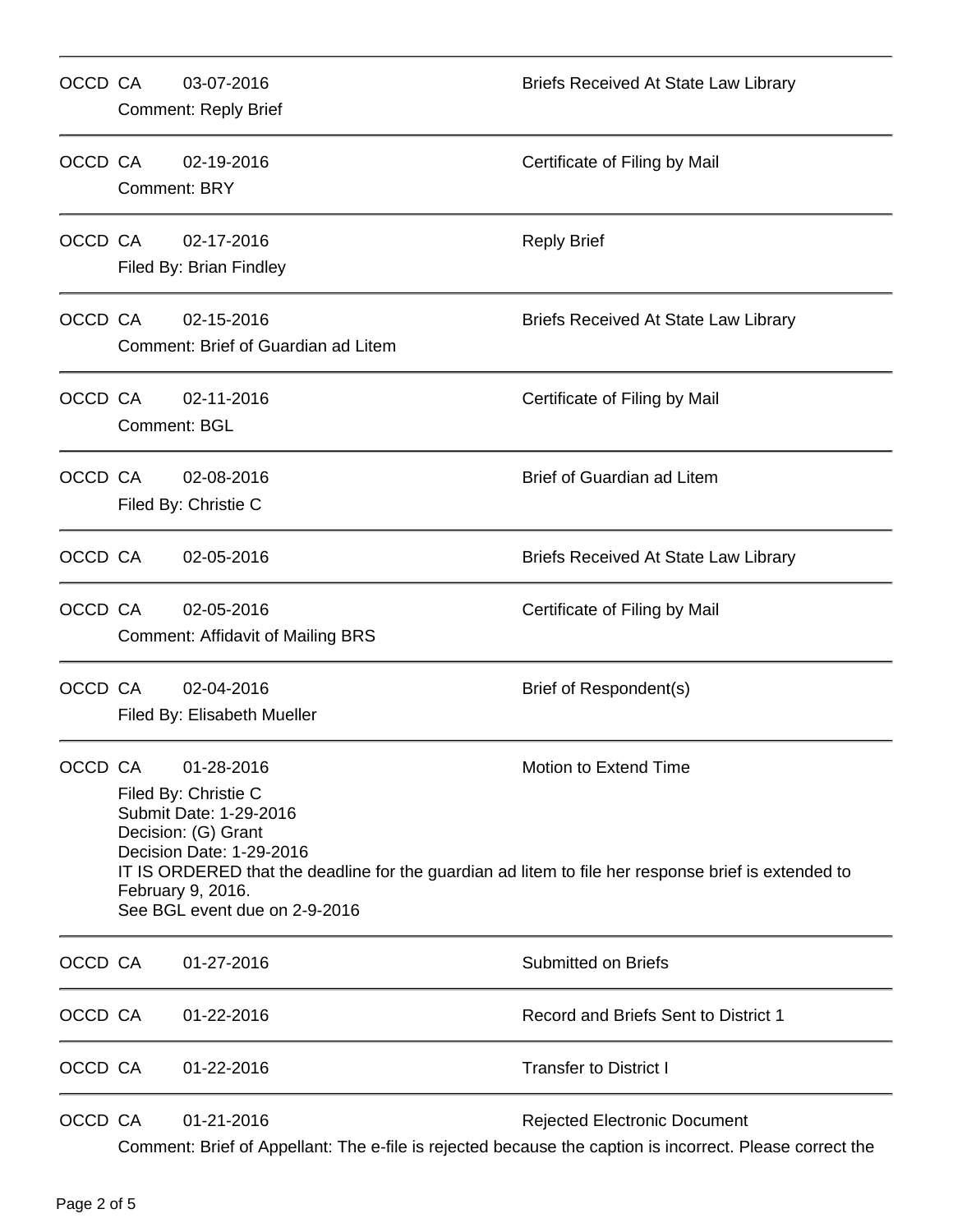| OCCD CA | <b>Comment: BAP</b>                                                                                                                                                                                                                                                                                                            | 01-21-2016                                                                                                                                                                                                                                                                                                                                                                                                                                      | Certificate of Filing by Mail           |  |
|---------|--------------------------------------------------------------------------------------------------------------------------------------------------------------------------------------------------------------------------------------------------------------------------------------------------------------------------------|-------------------------------------------------------------------------------------------------------------------------------------------------------------------------------------------------------------------------------------------------------------------------------------------------------------------------------------------------------------------------------------------------------------------------------------------------|-----------------------------------------|--|
| OCCD CA |                                                                                                                                                                                                                                                                                                                                | 01-19-2016<br>Filed By: Brian Findley                                                                                                                                                                                                                                                                                                                                                                                                           | Brief & Appx of Appellant(s)            |  |
|         | Comment: Note that the caption has been corrected on this brief. Please use the above caption on all<br>future briefs Appx to Brief of Appellant(s)                                                                                                                                                                            |                                                                                                                                                                                                                                                                                                                                                                                                                                                 |                                         |  |
| OCCD CA | <b>Motion to Extend Time</b><br>01-07-2016<br>Filed By: Brian Findley<br>Submit Date: 1-8-2016<br>Decision: (G) Grant<br>Decision Date: 1-12-2016<br>ORD that the time for the appellant to file his appellant's brief is extended to January 19, 2016. See Wis.<br>Stat. Rule 809.82(2)(a).<br>See BAP event due on 1-19-2016 |                                                                                                                                                                                                                                                                                                                                                                                                                                                 |                                         |  |
| OCCD CA |                                                                                                                                                                                                                                                                                                                                | 12-21-2015<br>Comment: RE-FILE: 1-19 to 17-1                                                                                                                                                                                                                                                                                                                                                                                                    | Record                                  |  |
| OCCD CA |                                                                                                                                                                                                                                                                                                                                | 11-30-2015                                                                                                                                                                                                                                                                                                                                                                                                                                      | <b>Order of Circuit Court</b>           |  |
| OCCD CA |                                                                                                                                                                                                                                                                                                                                | 11-03-2015<br><b>Motion for Miscellaneous Relief</b><br>Filed By: Brian Findley<br>Submit Date: 11-3-2015<br>Decision: (G) Grant<br>Decision Date: 11-4-2015<br>ORD that the time for the trial court to decide the appellant's post-termination motions on remand is<br>extended to December 8, 2015; any additional deadlines calculated from the decision date are to be<br>reset accordingly.<br><b>Comment: MXT for Trial Court Ruling</b> |                                         |  |
| OCCD CA |                                                                                                                                                                                                                                                                                                                                | 09-15-2015<br>Comment: via UPS                                                                                                                                                                                                                                                                                                                                                                                                                  | <b>Record Remanded to Circuit Court</b> |  |
| OCCD CA |                                                                                                                                                                                                                                                                                                                                | 09-09-2015<br>Comment: response to objection to motion to remand rec'd; order issued; placed in file.                                                                                                                                                                                                                                                                                                                                           | <b>Other Papers</b>                     |  |
| OCCD CA |                                                                                                                                                                                                                                                                                                                                | 09-09-2015<br>Filed By: Christie C                                                                                                                                                                                                                                                                                                                                                                                                              | Statement of Guardian ad Litem          |  |
| OCCD CA |                                                                                                                                                                                                                                                                                                                                | 09-04-2015<br>Filed By: Brian Findley<br>Submit Date: 9-8-2015                                                                                                                                                                                                                                                                                                                                                                                  | <b>Motion for Remand</b>                |  |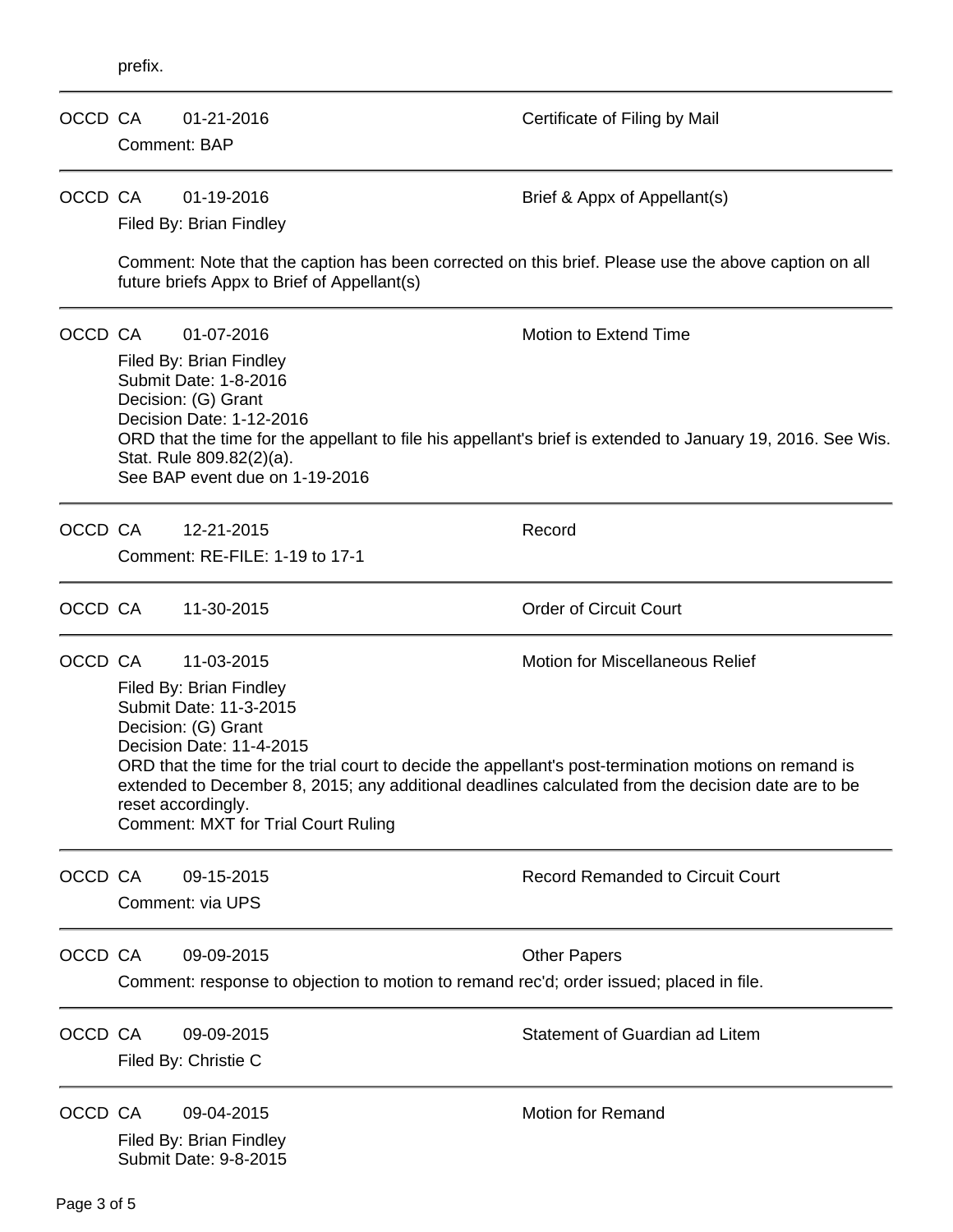Decision: (G) Grant Decision Date: 9-9-2015 ORD that the record is remanded to the circuit court for the purpose of addressing the appellant's post-termination motion. The post-termination motion shall be filed by September 18, 2015. The circuit court shall hold necessary proceedings and decide the motion on or before October 19, 2015. FRO that a transcript of the post-termination motion hearing, if any and if necessary for the appeal, shall be ordered within three days of the date the order disposing of the post-termination motion is entered. The transcript shall be prepared, filed and served within ten days of the date it is requested, and the party requesting the transcript shall advise the court reporter of this deadline. FRO that the record shall be transmitted back to this court within five days of the disposition of the post-termination motion or the filing of the transcript of the post-termination motion hearing if ordered. The record shall include the proceedings on remand.

FRO that the time for filing the appellant's brief is extended to fourteen days after the return of the record to this court and the appellant's brief shall present all grounds for relief. Motion Response Filed By: Elisabeth Mueller

Submit Date: 9-8-2015

| OCCD CA |                                                                                                                                                                                                                                                                                                         | 08-20-2015<br>Comment: 1-19 to 4-1               | Record                                 |  |  |
|---------|---------------------------------------------------------------------------------------------------------------------------------------------------------------------------------------------------------------------------------------------------------------------------------------------------------|--------------------------------------------------|----------------------------------------|--|--|
| OCCD CA | 08-17-2015<br>Filed By: Brian Findley<br>Status: Prev. Filed                                                                                                                                                                                                                                            |                                                  | <b>Statement on Transcript</b>         |  |  |
| OCCD CA |                                                                                                                                                                                                                                                                                                         | 08-11-2015                                       | <b>Transfer to District IV</b>         |  |  |
| OCCD CA |                                                                                                                                                                                                                                                                                                         | 08-10-2015                                       | Notif. Sent-Filing of NAP & Ct. Record |  |  |
| OCCD CA |                                                                                                                                                                                                                                                                                                         | 08-10-2015                                       | <b>Termination of Parental Rights</b>  |  |  |
| OCCD CA |                                                                                                                                                                                                                                                                                                         | 08-10-2015                                       | Notice of Appeal & Court Record        |  |  |
| OCCD CA |                                                                                                                                                                                                                                                                                                         | 08-10-2015                                       | X Transfer                             |  |  |
| OCCD CA |                                                                                                                                                                                                                                                                                                         | 08-06-2015<br>Comment: Filed by Brian C. Findley | Received SPD Appointment Order         |  |  |
| OCCD CA |                                                                                                                                                                                                                                                                                                         | 08-05-2015                                       | Notice of Appeal filed in Cir. Ct.     |  |  |
| OCCD CA | 07-20-2015<br>MXT to file NAP/Postdisposition motion<br>Filed By: Brian Findley<br>Submit Date: 7-21-2015<br>Decision: (G) Grant<br>Decision Date: 7-23-2015<br>IT IS ORDERED that the deadline for A. M. B. to file a notice of appeal in this matter is extended to<br>August 6, 2015.<br>Comment: 2d |                                                  |                                        |  |  |